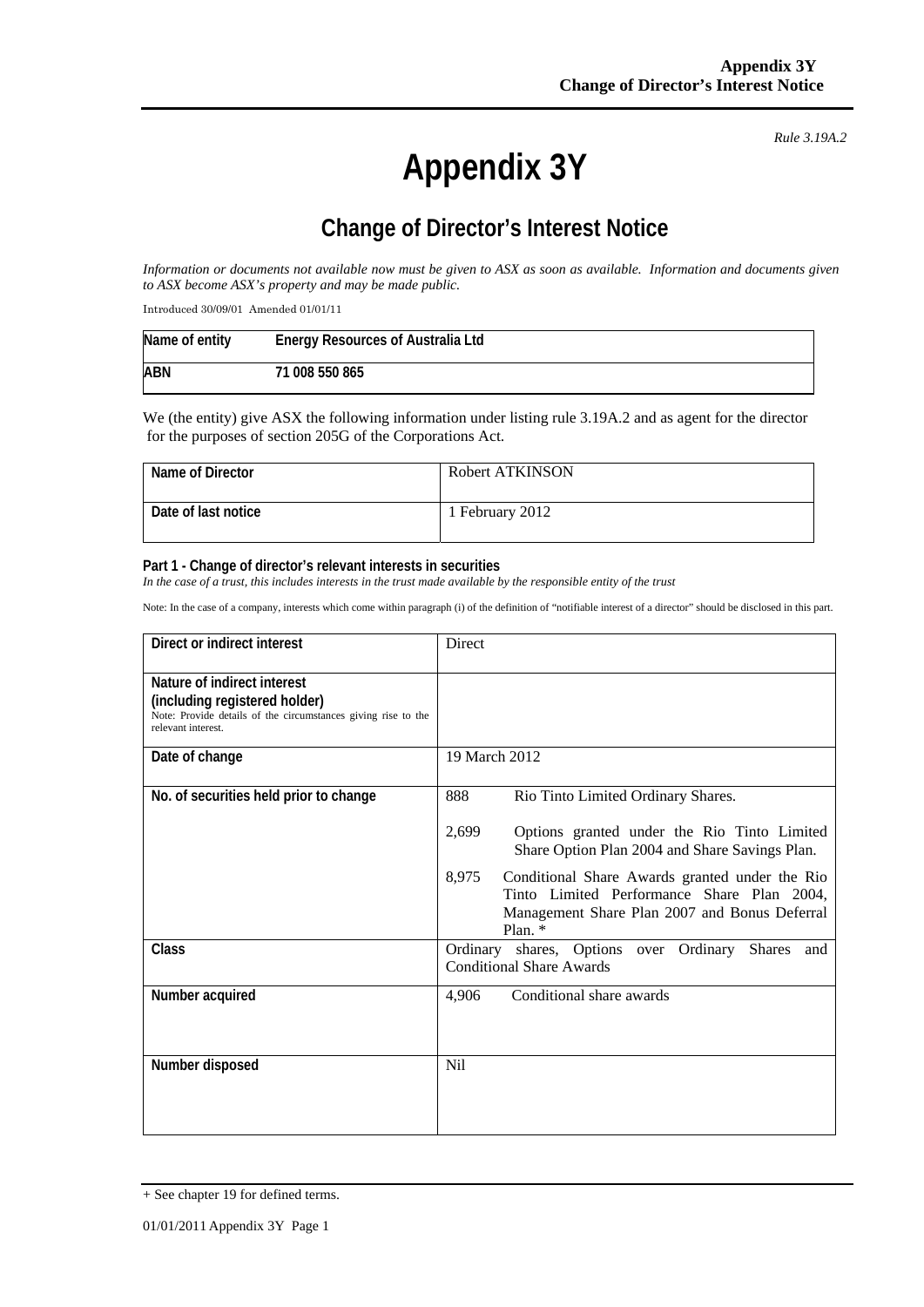| Value/Consideration<br>Note: If consideration is non-cash, provide details and<br>estimated valuation                                                                      |        | See "Nature of Change" below.                                                                                                                                 |
|----------------------------------------------------------------------------------------------------------------------------------------------------------------------------|--------|---------------------------------------------------------------------------------------------------------------------------------------------------------------|
| No. of securities held after change                                                                                                                                        | 888    | Rio Tinto Limited Ordinary Shares.                                                                                                                            |
|                                                                                                                                                                            | 2,699  | Options granted under the Rio Tinto Limited<br>Share Option Plan 2004 and Share Savings Plan.                                                                 |
|                                                                                                                                                                            | 13,881 | Conditional Share Awards granted under the Rio<br>Tinto Limited Performance Share Plan 2004,<br>Management Share Plan 2007 and Bonus Deferral<br>Plan. $*$    |
|                                                                                                                                                                            |        |                                                                                                                                                               |
| Nature of change<br>Example: on-market trade, off-market trade, exercise of<br>options, issue of securities under dividend reinvestment plan,<br>participation in buy-back | 2,458  | Conditional Share Awards were granted on 19<br>March 2012 at no cost in accordance with the<br>rules of the Rio Tinto Limited Performance Share<br>Plan 2004. |
|                                                                                                                                                                            | 1,475  | Conditional Share Awards were granted on 19<br>March 2012 at no cost in accordance with the<br>rules of the Rio Tinto Limited Management Share<br>Plan 2007.  |
|                                                                                                                                                                            | 973    | Conditional Share Awards were granted on 19<br>March 2012 at no cost in accordance with the<br>rules of the Rio Tinto Limited Bonus Deferral<br>Plan.         |

\* In addition, in accordance with the rules of the Bonus Deferral Plan and Management Share Plan upon vesting Mr Atkinson may receive additional Rio Tinto Limited ordinary shares in lieu of dividends that would have been paid to him in the period from grant on the base number of shares the subject of the Conditional Share Award that vest.

### **Part 2 – Change of director's interests in contracts**

Note: In the case of a company, interests which come within paragraph (ii) of the definition of "notifiable interest of a director" should be disclosed in this part.

| Detail of contract                                                                                                                                                          | N/A |
|-----------------------------------------------------------------------------------------------------------------------------------------------------------------------------|-----|
| Nature of interest                                                                                                                                                          | N/A |
| Name of registered holder<br>(if issued securities)                                                                                                                         | N/A |
| Date of change                                                                                                                                                              | N/A |
| No, and class of securities to which<br>interest related prior to change<br>Note: Details are only required for a contract in relation to<br>which the interest has changed | N/A |
| Interest acquired                                                                                                                                                           | N/A |
| Interest disposed                                                                                                                                                           | N/A |

<sup>+</sup> See chapter 19 for defined terms.